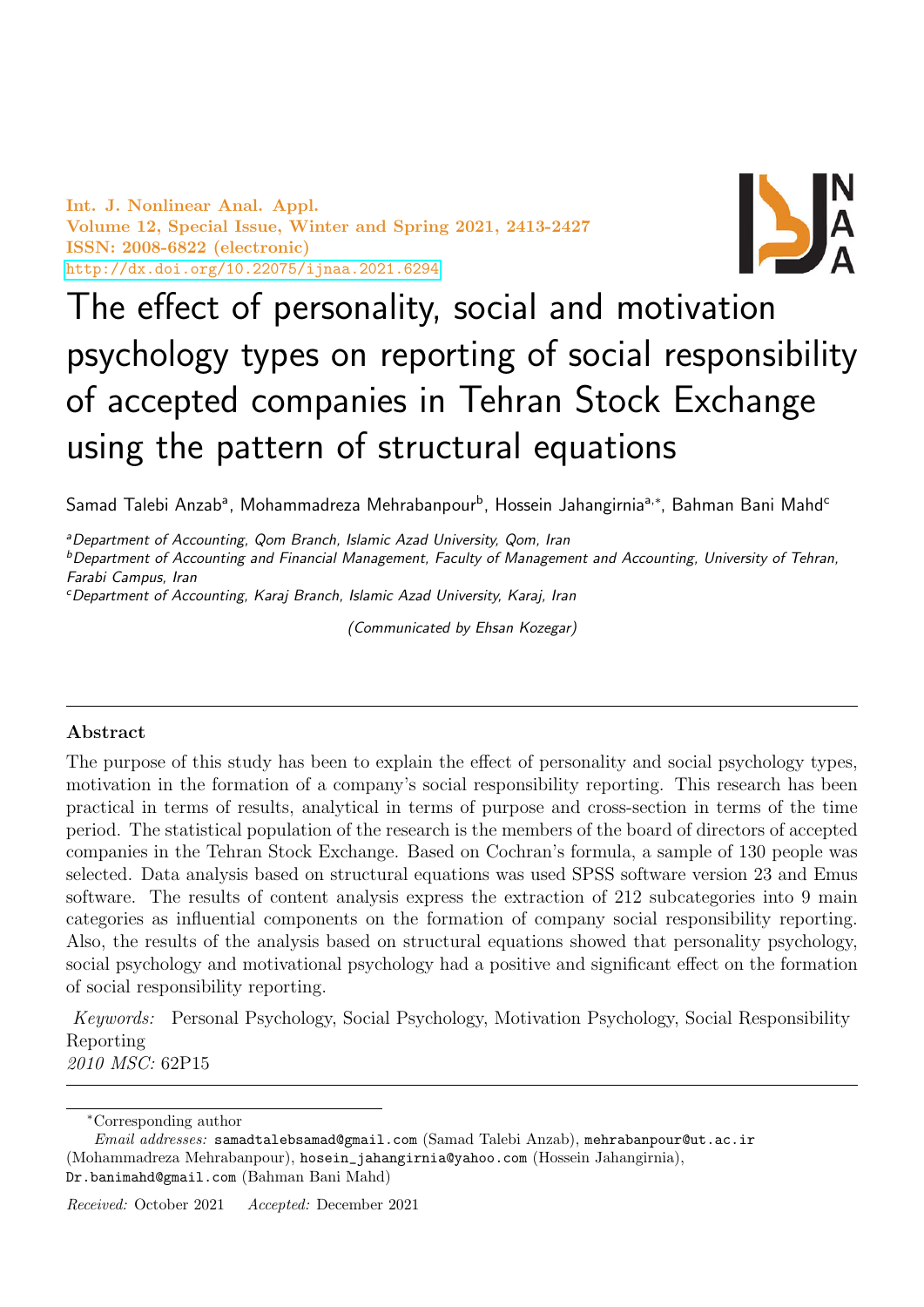## 1. Introduction

By looking at the social science literature (especially in the fields of management and economics) it is determined that this science during growth and development, has changed itself from a mechanical status, logical, abstract and far from the factors influenced by behaviors and norms of psychology (classical), to a flexible status, operational, realistic and according to the norms and psychological facts of human (neoclassical or Modern) [\[9\]](#page-13-0). On the other side, with the progress of societies and attention to human rights, in addition to the common responsibility of companies, i.e. profitability, has also been taken into consideration to the responsibility of companies towards society and the environment [\[16\]](#page-13-1). shareholders aren't the only company's stakeholders, but also citizens, customers, government employees and even future generations are considered the company's stakeholders [\[10\]](#page-13-2). Now, many companies around the world are aware of this responsibility and are trying to do it. Social responsibility reporting is a tool for assessing company's social responsibility and by using it, companies can take their actions to improve the quality of life of the community members to inform everyone in the community and stakeholders. Behavioral sciences are one of the applied knowledge that has entered the field of science in the form of specialized field called psychology [\[12\]](#page-13-3). The basic foundation of this knowledge is human beings and the inherent complexities, behavior and personality that requires understanding and cognition in a scientific framework has been studied under the title of psychology. The historical study of psychology has revealed the fact that in interaction with other sciences, while responding to the problems facing human beings on the one hand, it has promoted psychological knowledge and provided the ground for interaction with other humanities on the other hand [\[30\]](#page-14-0). Accounting as well as behavioral finance are branches of behavioral science that address to the accounting and financial issues from a broader social scientific perspective, including attention to psychology and sociology, as well as the elimination of absolute rational and logical forces. Therefore, in the last two decades, the focus of many financial issues has shifted from statistical analysis and econometrics on prices and profits to human psychology and with a more open look and using more realistic assumptions than modern financial management, they explain the behavior of financial markets [\[8\]](#page-13-4). Since behavior is the subject of psychology science, so, it is important to develop behavioral accounting model and psychological theories governing it. Psychology includes many areas; but psychological theories in the area of accounting mainly consist of three areas of personality, social and motivational psychology [\[6\]](#page-13-5). Personality psychology is a study of psychological processes that affect human thought such as, compatibility, work conscience, extroversion, experience ability and emotional stability. Social psychology focuses on this subject that how people's minds and behaviors are affected by the environment and also includes informing, giving the opportunities and ability to provide assistance, personal norms, a sense of responsibility. Motivational psychology is the study of four psychological processes that affects the effort behavior, the choose to be effective, the pleasure, the interest of the people [\[25\]](#page-13-6).

The application of psychological theory for the study of accounting techniques began with the work of Argyris  $[1, 2]$  $[1, 2]$ . He checked out that how motivations and social psychology issues affect accounting performance. However, today, the effect of behavioral-psychological factors and norms of managers in the area of accounting decisions is a decisive affair and there is usually no disagreement between scholars and researchers in this passerby. But how to impact, impact rate, quantity and quality, reliability and continuity, psychological factors for decision making in accounting and also environmental and organizational variables and above, output of these factors is one of the challenging subjects that it can be a suitable research subject in this regard [\[28\]](#page-14-1).

In fact, accounting information system as a comprehensive information system is influenced by various environmental and inscribed factors and different considerations and behavioral components.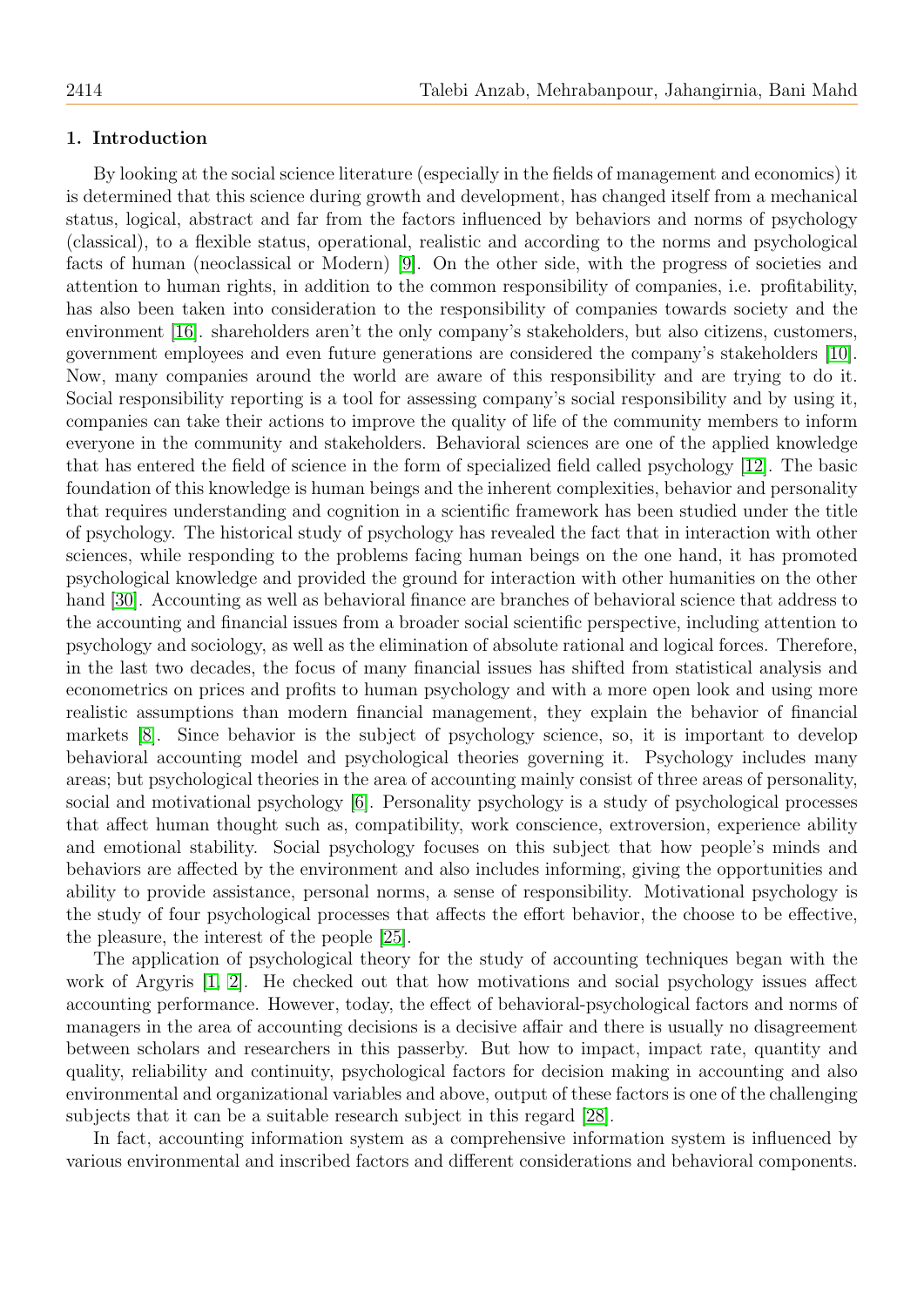People's personality has an influential role in the acceptance of social responsibility by the individual. So, in line with these cases, responsibility can be considered as one of the three criteria of healthy behavior from the perspective of psychology. Perhaps we can know all the efforts of the humanities, that make him responsible for his living conditions by informing to human being. Responsibility means being accepted, held accountable and holding a job that is requested from someone and the person has the right to accept or reject it. Accountability arises in the correct process of human development and is an informed choice [\[22\]](#page-13-9). Most people believe that the specific patterns of thoughts, feelings and behaviors that shape a person's personality are what creates a unique personality. Throughout history only the names of people who have felt responsible for themselves and others. These people believe to inner values and have protected them [\[26\]](#page-13-10). Attention to this noble hadith of the Holy Prophet (peace be upon him) states: "You are a shepherd and you are responsible for his care..." shows that responsibility is not just that a person acts their daily duties towards family and society; This definition is true, but not perfect. A person who first feels responsible for himself and then for his duties and responsibilities is a responsible person; That is, to hold himself responsible for all his feelings, thoughts and behaviors and to be accountable. It should be noted that we should not hold ourselves responsible for all that happens to us; but, we are responsible for all the experience we gain [\[8\]](#page-13-4). This expectation is unreasonable that the world has always been a fair place. People who believe that, always complain about injustices. most people, instead of behaving responsibly, either become overly responsible or take responsibility for escaping. These extremes are both wrong. These extremes also have extremes in companies to carry out matters relating to social responsibility and reporting. People who are looking for a reason in their behavior and actions for everything that happens to them, are overly responsibility. In contrast, when a person, instead of accepting responsibility of feels, thought or behaves, begins to find a reason outside of itself and only considers external factors to cause negative events, responsibility has been escaped [\[24\]](#page-13-11). The irresponsibility of companies has many negative effects on their performance [\[21\]](#page-13-12). During the 90's, econometrics analysis, time series of prices, cash profits and earnings, that led to the expansion of models that related people's psychology to financial markets. Accordingly, researchers have encountered many exceptions in financial markets and they concluded that psychological phenomena have an important role in determining behavior in financial markets [\[14\]](#page-13-13).

As described, this study seeks to explain the effect of personality, social and motivation psychology types in formation of reporting of social responsibility. In other words, this study is trying to investigate the effect of personality psychology, social and motivation variables on social responsibility reporting and answers to this question that "do the variables of personality psychology, social and motivation affect the social responsibility reporting of listed companies in Tehran Stock Exchange"?

# 2. Conceptual Model and Research Hypotheses

According to theoretical basics, the following figure [1](#page-2-0) can be considered as a conceptual model of research:



<span id="page-2-0"></span>Figure 1: Conceptual Model of Research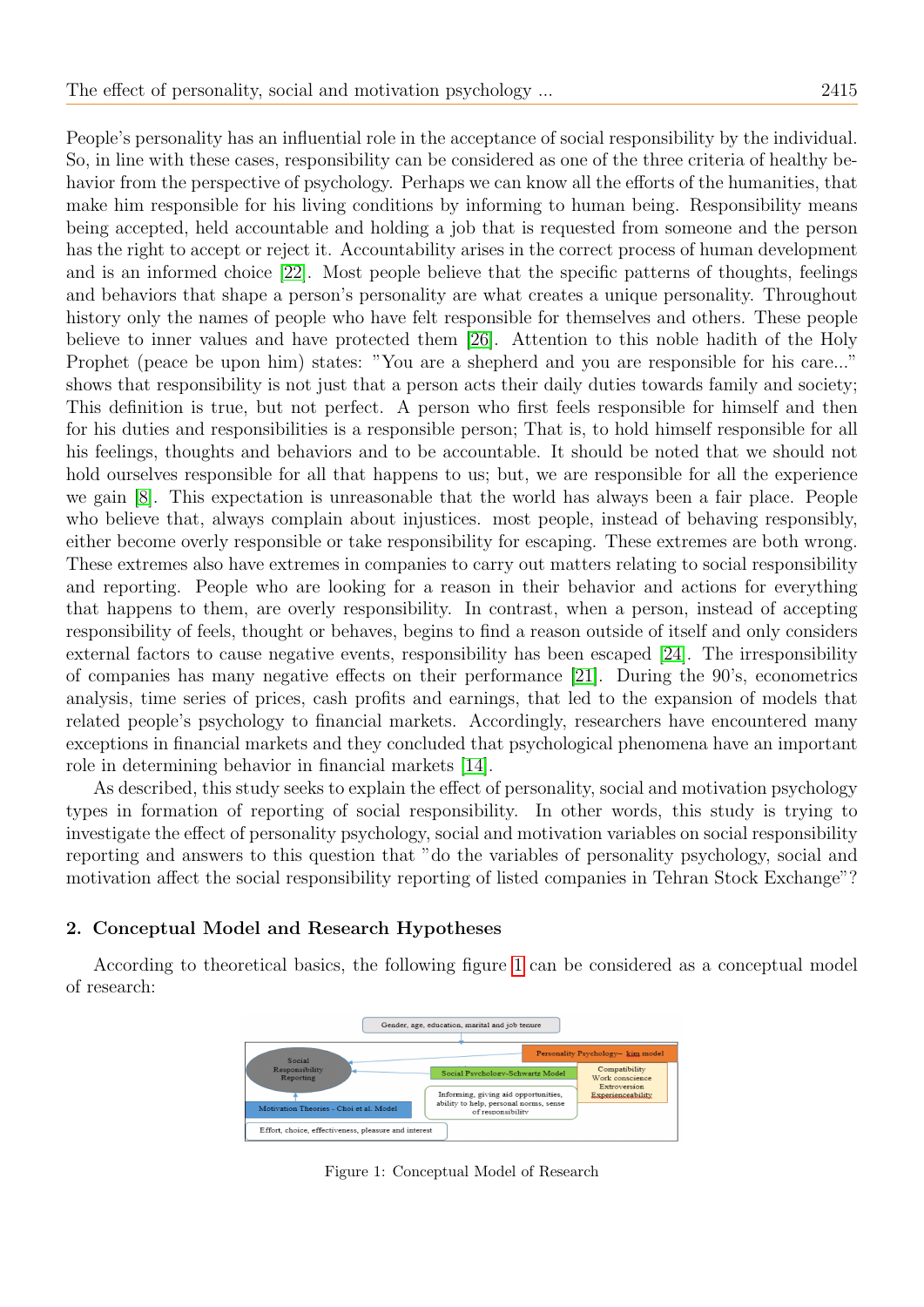According to the above conceptual model, the research hypotheses can be expressed as follows:

- H1: Personality psychology has a significant effect on social responsibility reporting.
- H2: Social psychology has a significant effect on social responsibility reporting.

H3: The psychology of motivation has a significant effect on social responsibility reporting.

## 3. Research Methodology

#### 3.1. Research Method

This study is pseudo-experimental. In pseudo-experimental research, the researcher has no control over the process of data creation and it can't define different groups, such as the experimental and control group, but, the whole group plays the role of the experimental group [\[31\]](#page-14-2). The present study, in terms of results, applied; in terms of purpose, analytical; in terms of the logic of execution, a combination of analogy and induction; in terms of the execution process, quantitative and in terms of time period, it's cross-sectional.

#### 3.2. Population and Statistical Sample

Time period for research, fiscal year leading up to the time period of distribution of research questionnaires is in 2020. The statistical population of the research is the board of directors of manufacturing companies listed in Tehran Stock Exchange. With reviews done, the number of statistical population was 1579 and to select the sample, use Cochran formula with the percentage of error obtained in the pre-test (0.05) and a confidence level of 95%, 130 people was determined as the minimum sample. Therefore, according to the population statistical volume, 130 questionnaires were distributed and collected.

## 3.3. Data Collection Tools

In this research, to collect information related to theoretical basics and research literature, library study method was used and the necessary information was collected for this section, by referring to books, articles and thesis and by using the standard questionnaire, collected data in the hypothesis test section. This questionnaire uses Choi et al [\[11\]](#page-13-14). model to investigate the dimensions of motivation and uses Schwartz model in the field of social psychology. Also, Kim et al [\[20\]](#page-13-15). for personality psychology and social responsibility reporting have designed questions according to other dimensions of the questionnaire. In this research, social responsibility reporting is considered as dependent variable and variables of personality, social and motivation psychology are considered as independent variables.

#### 3.4. Mathematical model and the method of data analysis

The following equations are used to test research hypotheses:

<span id="page-3-0"></span>
$$
PP_i = \beta_0 + \beta_1 SRP_i + \varepsilon_i \tag{3.1}
$$

$$
SP_i = \beta_0 + \beta_1 SRP_i + \varepsilon_i \tag{3.2}
$$

<span id="page-3-1"></span>
$$
MP_i = \beta_0 + \beta_1 SRP_i + \varepsilon_i \tag{3.3}
$$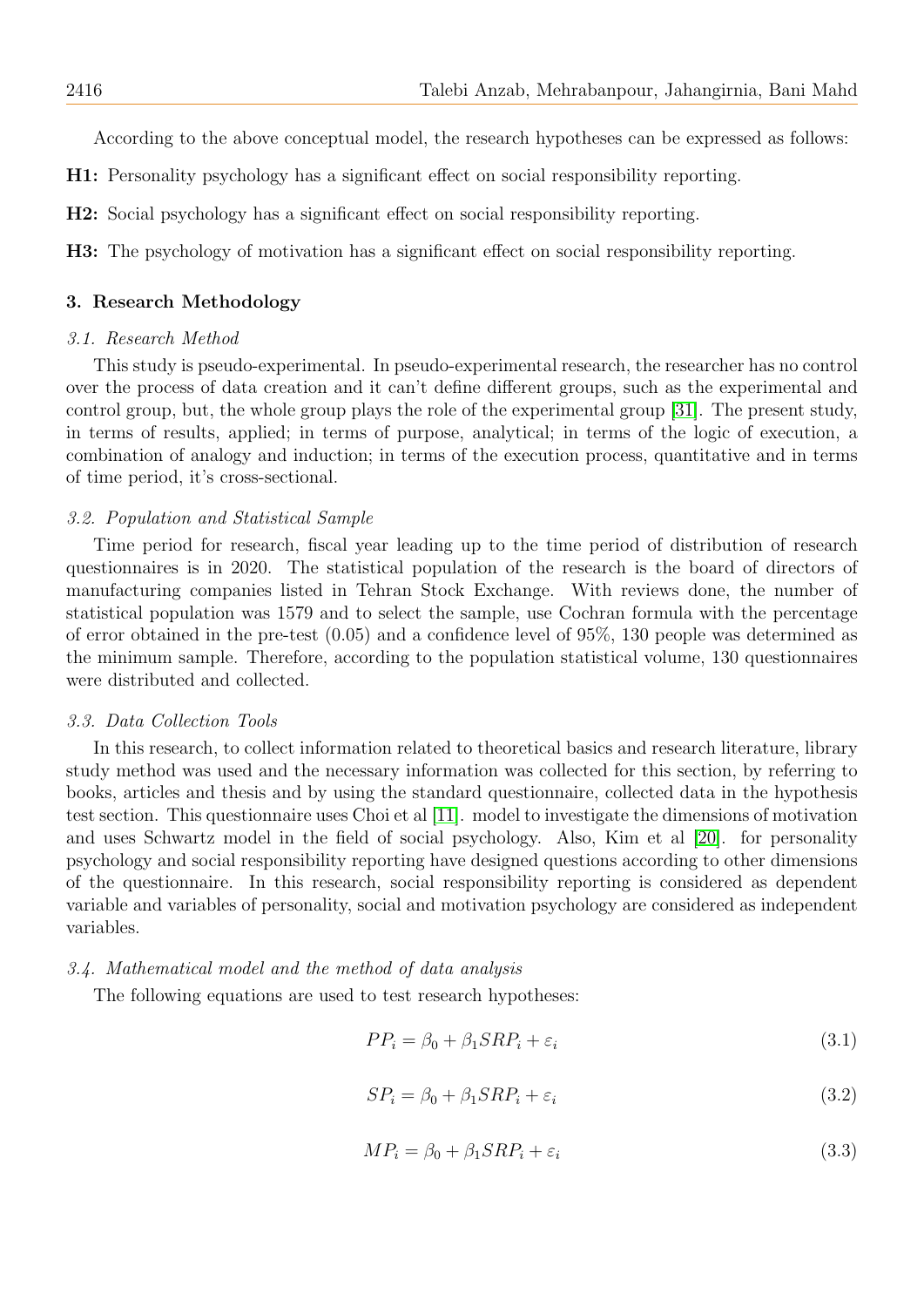In the above equations:  $PP$ : Personality Psychology,  $SP$ : Social Psychology,  $MP$ : Psychology of Motivation, SRP: Social Responsibility Reporting. By integrating equations [\(3.1\)](#page-3-0) to [\(3.3\)](#page-3-1); Equation [\(3.4\)](#page-4-0) is defined as follows:

<span id="page-4-0"></span>
$$
\sum P_i = \beta_0 + \beta_1 SRP_i + \beta_1 SRP_i + \beta_1 SRP_i + \varepsilon_i \tag{3.4}
$$

In the above equation;  $\sum P$  expresses the components of psychology; That include personality psychology, social psychology and motivation psychology

Considering that in the present research, the relation between variables have been studied in the framework of a scientific model, statistical inference were analyzed by structural equation modeling using AMOS software. Also, evaluated the fit of the proposed pattern based on the Chi-squared index  $(x^2)$ , Comparative Fit Index (CFI), goodness of fit index (GFI), Adjusted goodness of fit index (AGFI) and Root Mean Square Error of Approximation (RMSEA). In order to fit the pattern, it is essential that these indexes have the necessary standards. If the index  $(X^2/df)$  be smaller than 3 and the amount of (rmsea) be smaller and closer to zero and fitting indexes (cfi,gfi,agfi) be closer to 1, it indicates that the proposed model has been confirmed.

The AMOS framework can be summarized into three matrix equations, two for the measurement model component and one for the path model component. For the measurement model component,

<span id="page-4-1"></span>
$$
X = \Lambda_x \xi + \delta \tag{3.5}
$$

<span id="page-4-2"></span>
$$
Y = \Lambda_y \eta + \delta \tag{3.6}
$$

where x is a  $p \times 1$  vector of observed exogenous variables, and it is a linear function of a  $j \times 1$ vector of exogenous latent variables  $\xi$  and a  $p \times 1$  vector of measurement error  $\delta$ .  $\Lambda x$  is a  $p \times j$  matrix of factor loadings relating x to  $\xi$ . Similarly, y is a  $q \times 1$  vector of observed endogenous variables,  $\eta$  is a  $k \times 1$  vector of endogenous latent variables,  $\varepsilon$  is a  $q \times 1$  vector of measurement error for the endogenous variables, and  $\Lambda y$  is a  $q \times k$  matrix of factor loadings relating y to  $\eta$ . Associated with [\(3.5\)](#page-4-1) and [\(3.6\)](#page-4-2), respectively, are two variance-covariance matrices,  $\Theta\delta$  and  $\Theta\varepsilon$ . The matrix  $\Theta\delta$  is a  $p \times p$  matrix of variances and covariances among measurement errors  $\delta$ , and  $\Theta \varepsilon$  is a  $q \times q$  matrix of variances and covariances among measurement errors  $\varepsilon$ . For flexibility, AMOS describes the path model component as relationships among latent variables,

<span id="page-4-3"></span>
$$
\eta = B\eta + \Gamma\xi + \zeta \tag{3.7}
$$

where B is a  $k \times k$  matrix of path coefficients describing the relationships among endogenous latent variables,  $\Gamma$  is a  $k \times j$  matrix of path coefficients describing the linear effects of exogenous variables on endogenous variables, and  $\zeta$  is a  $k \times 1$  vector of errors of endogenous variables. Associated with [\(3.7\)](#page-4-3) are two variance-covariance matrices:  $\Phi$  is a j  $\times$  j variance covariance matrix of latent exogenous variables, and  $\Psi$  is a  $k \times k$  matrix of covariances among errors of endogenous variables. With only these three equations, AMOS is a flexible mathematical framework that can accommodate any specification of a SEM model. SEM has been typically implemented through covariance structure modeling where the variance-covariance matrix is the basic statistic for modeling. Model fitting is based on a fitting function that minimizes the difference between the model-implied variance-covariance matrix  $\Sigma$  and the observed variance-covariance matrix  $S$ ,

<span id="page-4-4"></span>
$$
\min f(\sum, S) \tag{3.8}
$$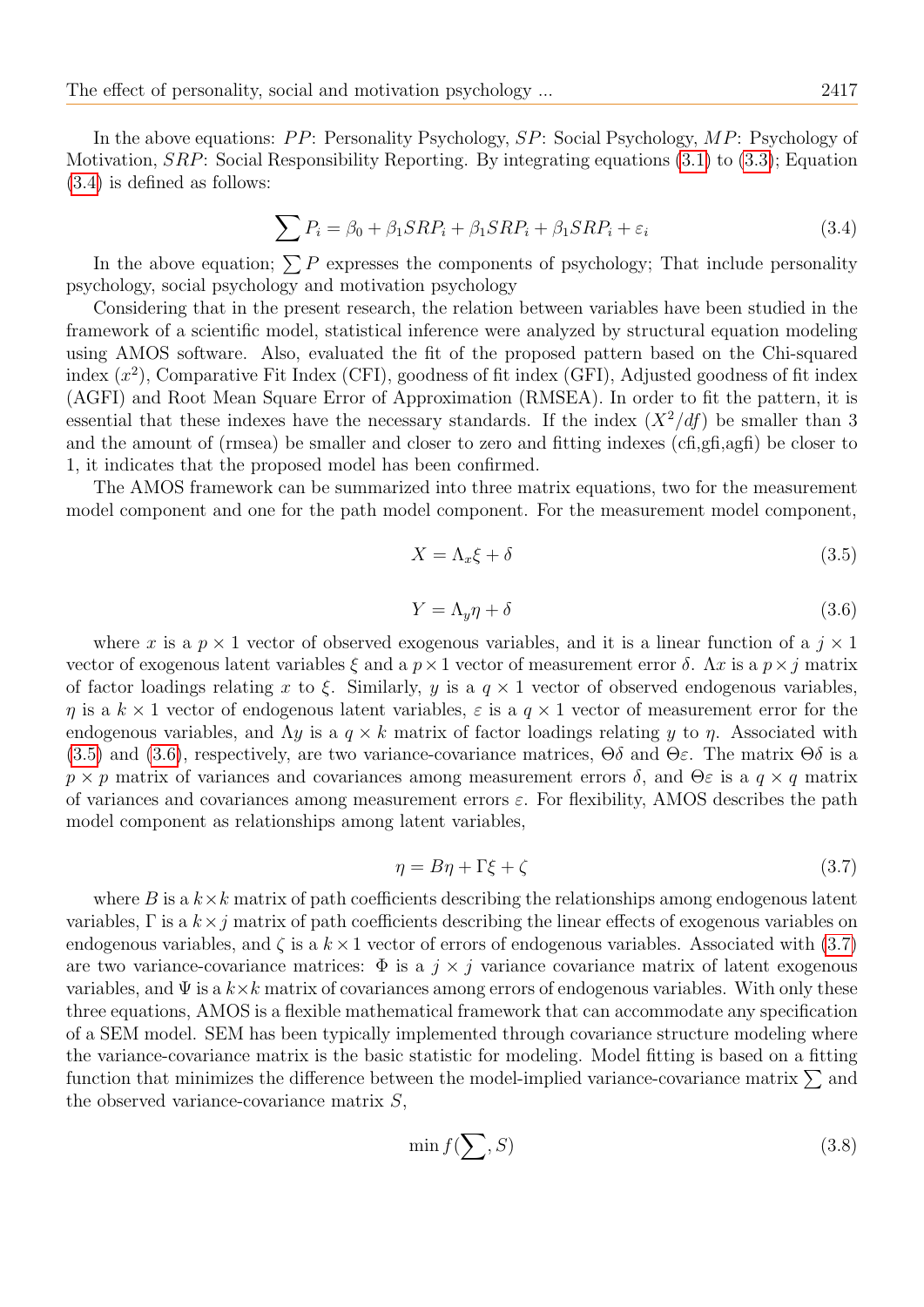where S is estimated from observed data,  $\sum$  is predicted from the causal and noncausal associations specified in the model, and  $f(\sum, S)$  is a generic function of the difference between  $\Sigma$ and S based on an estimation method that follows. As Shipley concisely stated, causation implies correlation; that is, if there is a causal relationship between two variables, there must exist a systematic relationship between them. Hence, by specifying a set of theoretical causal paths, one can reconstruct the model-implied variance-covariance matrix  $\sum$  from total effects and unanalyzed associations. Hayduk outlined a step-by-step formulation under the AMOS mathematical framework, specifying the following mathematical equation for  $\Sigma$ :

<span id="page-5-0"></span>
$$
\sum = \begin{bmatrix} \Lambda_y A (\Gamma \Phi' \Gamma + \Psi) A'' A'_y \Theta_{\varepsilon} & \Lambda_y A \Gamma \Phi A'_x \\ \Lambda_x \Phi \Gamma' A y' & \Lambda_x \Phi A'_x + \Theta_{\delta} \end{bmatrix}
$$
(3.9)

where  $A = (I - B)^{-1}$ . Note that in [\(3.9\)](#page-5-0) the derivation of  $\sum$  does not involve the observed and latent exogenous and endogenous variables (i.e., x, y,  $\xi$ , and  $\eta$ ). A common method in SEM for estimating parameters in  $\Sigma$  is maximum likelihood (ML). In ML estimation, the algorithm iteratively searches for a set of parameter values that minimizes the deviations between elements of S and  $\Sigma$ . This minimization is accomplished by deriving a fitting function  $f(\Sigma, S)$  [\(3.8\)](#page-4-4) based on the logarithm of a likelihood ratio, where the ratio is the likelihood of a given fitted model to the likelihood of a perfectly fitting model. The maximum likelihood procedure requires the endogenous variables to follow a multivariate normal (MVN) distribution, and S to follow a Wishart distribution. Hayduk described the steps in the derivation and expressed the fitting function FML as

<span id="page-5-1"></span>
$$
F_{ML} = \log |\sum| + tr(S \sum_{i}^{-1}) - \log |S| + tr(SS^{-1})
$$
\n(3.10)

where  $tr()$  refers to the trace of a matrix and  $\sum$  and S are defined as above. Proper application of [\(3.10\)](#page-5-1) also requires that observations are independently and identically distributed and that matrices  $\sum$  and S are positive definite. After minimizing [\(3.10\)](#page-5-1) through an iterative process of parameter estimation, the final results are the estimated variance covariance matrices and path coefficients for the specified model. The first is the overall model chi-square test based on a test statistic that is a function of the mentioned fitting function  $F_{ML}$  [\(3.10\)](#page-5-1) as follows:

<span id="page-5-2"></span>
$$
X_M^2 = (n-1)F_{ML} \t\t(3.11)
$$

where *n* is sample size and  $X_M^2$  follows a chi-square distribution with degree of freedom  $df_M$  as defined above. Subsequently, a P value is estimated and evaluated against a significance level. The overall model chi-square test is only applicable for an over-identified model, that is, when  $df_M > 0$ . A just identified model  $(df_M = 0)$ , for example, a path model representation of a multiple regression, does not have the required degrees of freedom for model testing.

The second fit statistic to consider is the Root Mean Square Error of Approximation (RMSEA), which is parsimony-adjusted index that accounts for model complexity. The index approximates a noncentral chi-square distribution with the estimated noncentrality parameter as

$$
\hat{\delta}_M = \max(X_M^2 - df_M, 0) \tag{3.12}
$$

where  $X_M^2$  is computed from [\(3.11\)](#page-5-2) and  $df_M$  is defined above. The magnitude of  $\hat{\delta}_M$  reflects the degree of misspecification of the fitted model. The RMSEA is then defined as

RMSEA = 
$$
\sqrt{\frac{\hat{\delta}_M}{(n-1)df_M}}
$$
 (3.13)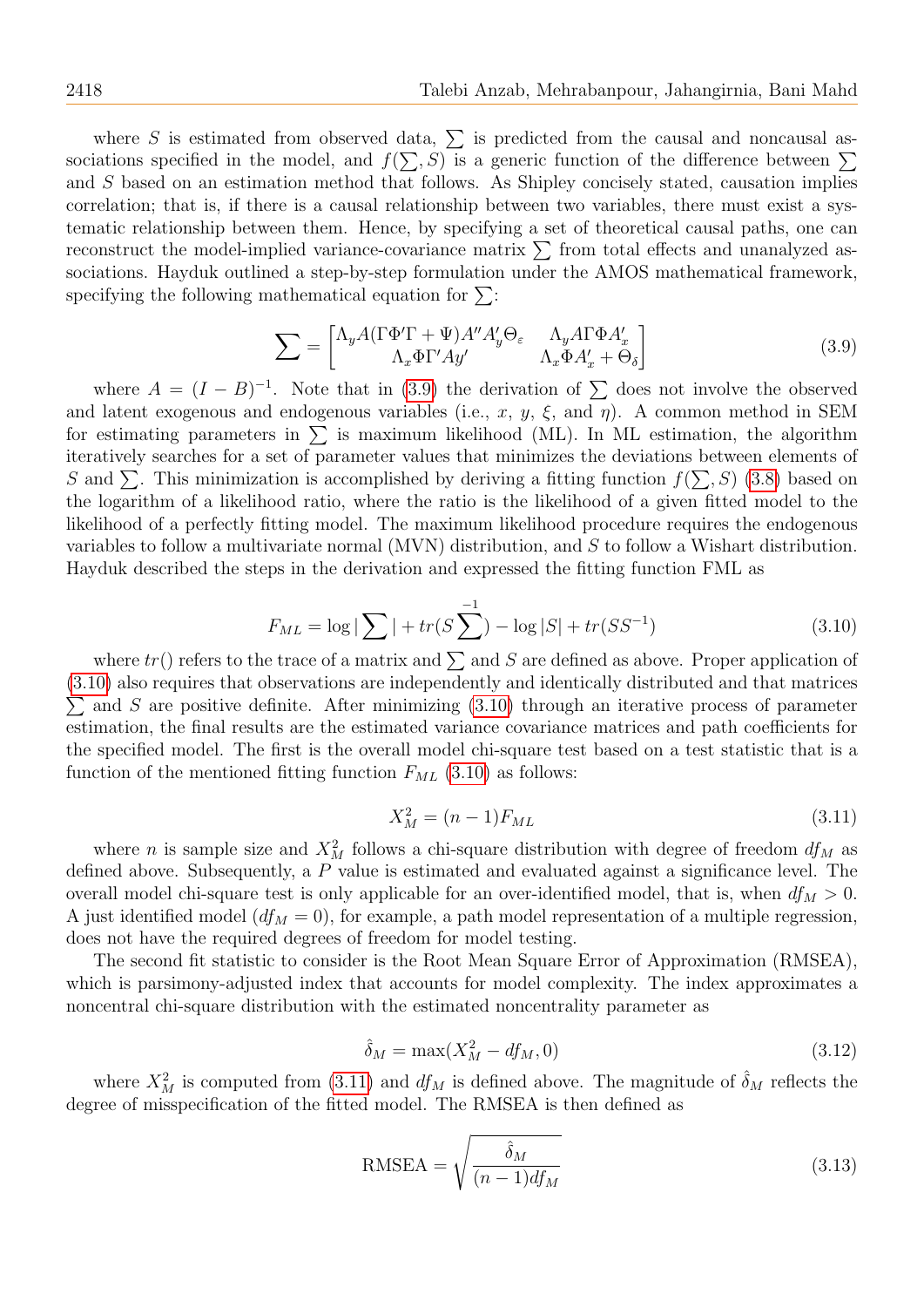Lastly, the Joreskog-Sorbom Goodness of Fit Index (GFI) is a measure of relative amount of variances and covariances jointly accounted for by the model, and it is defined as

$$
GFI = 1 - \frac{tr(\sum^{-1} S - 1)^2}{tr(\sum^{-1} S)^2}
$$
\n(3.14)

where I is identity matrix.  $GFI$  ranged from 0 to 1.0 with 1.0 indicating the best fit. Considering that the number of free parameters in SEM is much smaller than that in EFA when  $m$  is large, Yuan [\[32\]](#page-14-3) proposed to replace  $(N-1)$  in the definition of  $T_{ml}$  with  $N_y = N - (2p+13)/6 - m/3$ . However, this proposal is only a heuristic rather than one that is statistically justified. A more complicated correction was originally offered by Swain [\[29\]](#page-14-4), who proposed to replace  $(N-1)$  in  $T_{ml}$  by

$$
N_8 = 1 - \frac{N - 1[p(2p^2 + 3p - 1) - h_q(2h_q^2 + 3h_q - 1)]}{12df}
$$
\n(3.15)

Where  $h_q = (1 + 8q)^{1/2}/2$  and q is the number of free parameters in the structural model. Studies by Fouladi [\[15\]](#page-13-16), Herzog et al. [\[19\]](#page-13-17) and Herzog and Boomsma [\[18\]](#page-13-18) indicate that the performance of test from best to worst are  $T_{mls} = N_s F_{ml}$ ,  $T_{mly} = N_y F_{ml}$ , and  $T_{mlb}$ . Although the performance of  $T_{mls}$  is potentially promising, the correction is not statistically justified.

## 4. Statistical Findings

## 4.1. Checking the normality of data distribution

To evaluate the normality of the distribution of the main variables, the valid Kolmogorov-Smirnov test is used. In interpreting the test results, if the observed error level more than 0.05, in that case, the observed distribution is the same as the theoretical distribution and there is no difference between them. That is, the obtained distribution is normal distribution.

<span id="page-6-0"></span>

| Table 1: Variables Normality Test       |       |        |  |
|-----------------------------------------|-------|--------|--|
| Variable                                |       | Result |  |
| Reporting of Social Responsibility (F1) | 0.111 | Normal |  |
| Personality psychology (F2)             | 0.200 | Normal |  |
| Social psychology (F3)                  | 0.102 | Normal |  |
| Motivation psychology (F4)              | 0.088 | Normal |  |

According to the values obtained from Smirnov-Kolmogorov statistics (table [1\)](#page-6-0), it can be inferred that the expected distribution is not significantly different from the observed distribution for all variables and so the distribution of these variables is normal.

#### 4.2. Factor analysis

In this research, to identify and measure the latent variables, confirmatory factor analysis has been used. In performing the factor analysis, we must first be sure to use the available data that is required for analysis, to ensure this, the KMO index is used. By using this test, we can ensure the adequacy of sampling. This index is in the range of 0 to 1, if the index value is close to one, the desired data are suitable for factor analysis and otherwise, the results of factor analysis are not suitable for the desired data.

According to the above results, the amount of sampling adequacy for research structures is 0.878. Therefore, the sample size is appropriate for using structural equations. Generally, high values (close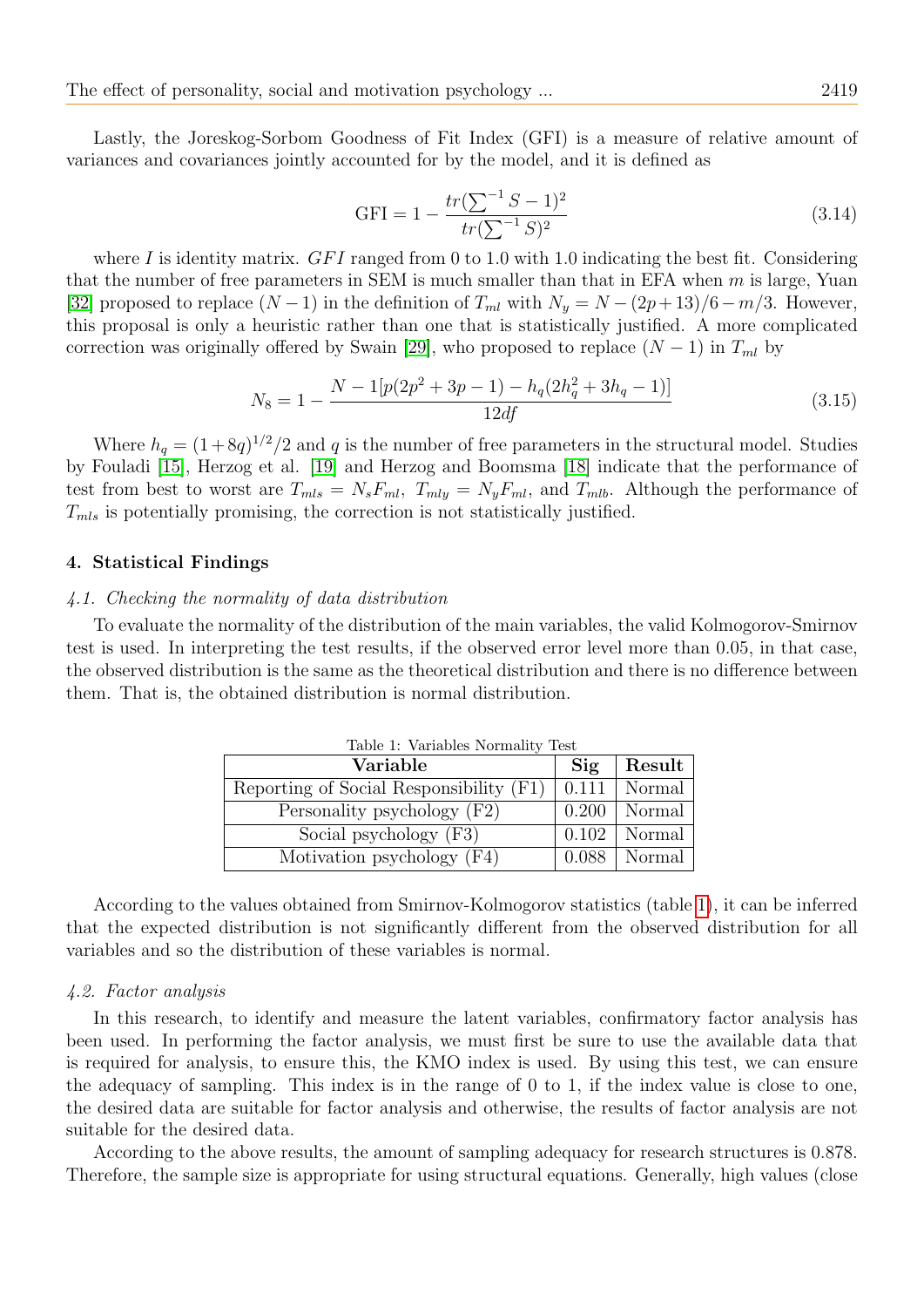| Sampling adequacy ratio coefficient KMW |                    | 0.878    |
|-----------------------------------------|--------------------|----------|
|                                         | Chi-square test    | 1993.954 |
| Bartlett's test                         | Degrees of freedom |          |
|                                         | Sig                | 0.000    |

Table 2: Results of KMO index and Bartlett's test of structures of research variables

to 1) show that factor analysis is applicable to data. If this value is less than 0.5, the results of factor analysis probably will not be useful for the data. Also, Bartlett's Test of Sphericity is significant (because its significance level is less than the test level), so, the relation between variables or their covariance matrix is suitable for factor analysis.

As the first step to perform confirmatory factor analysis, we examine standardized and meaningful factor loads, to make sure that have markers played a role in measuring their hidden structures or in other words, they are meaningful. For markers, significant coefficients outside of 1.96 and -1.96 are acceptable and standard factor loads are actually the same regression coefficients of the hidden variable path to the marker that must be more than 0.3. However, in some sources, the minimum acceptable value is considered 0.5.



<span id="page-7-0"></span>Figure 2: Standard coefficients of research variables measurement model

From the standardized coefficients measurement model (Fig. [2\)](#page-7-0) it can be concluded that there is a significant correlation between the relevant latent variables and the indexes corresponding to them.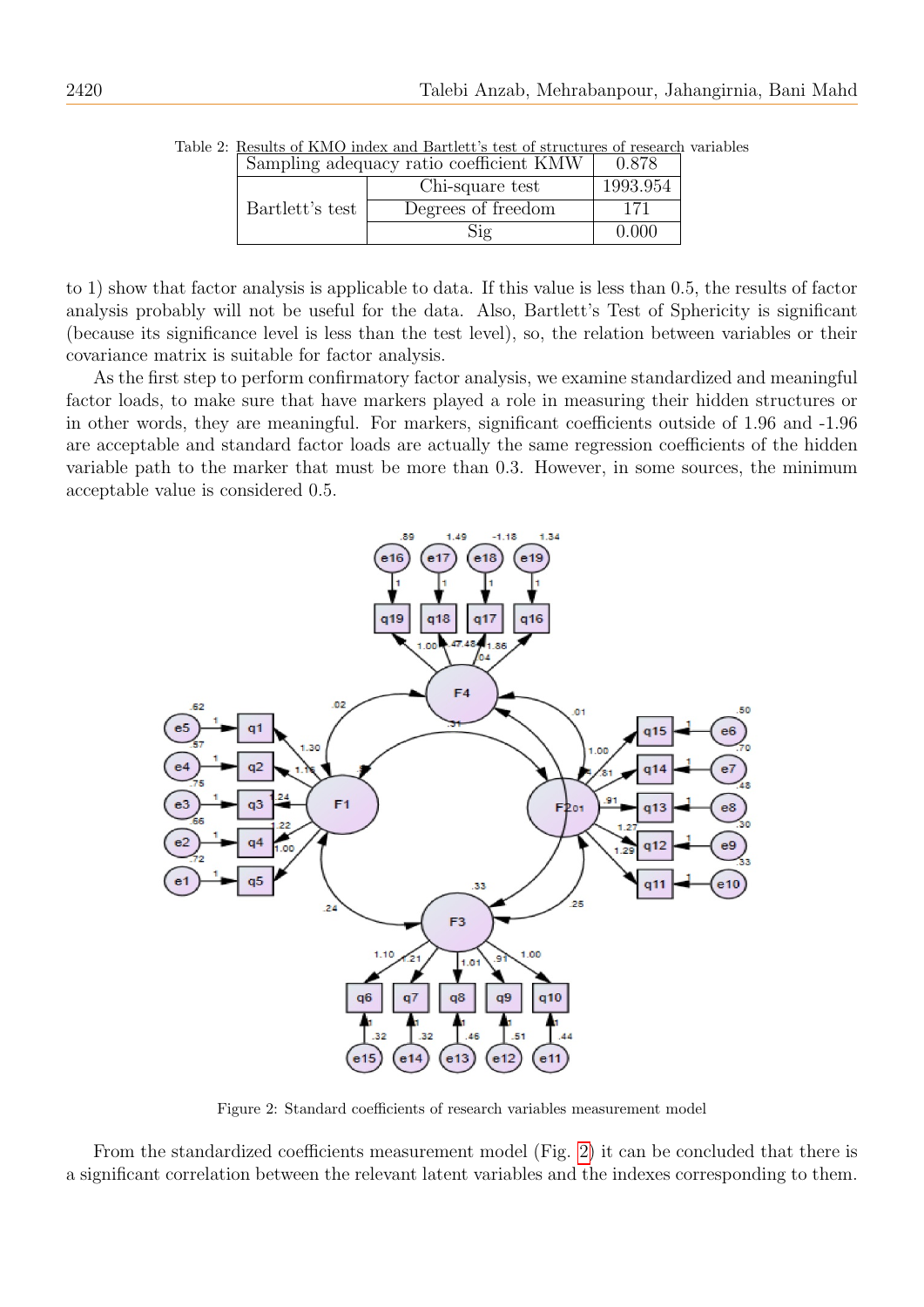Standardized coefficients actually indicate the path coefficients or standardized factor loads between factors and markers. In order to have validity, there must be a significant correlation between index and dimension and between dimension and index. In other words, the correlation coefficient between the index and the dimension must be between  $(-1, +1)$ . Standard estimation model is a model that obtains from the compliance of two covariance matrixes of the data model and shows actual estimate of model parameters. In this model, the relation between index and dimension, dimension and index is shown. Coefficients between questions and research variables are standardized coefficients, that indicate ability intensity to measure each index in the research variable. Significant coefficients indicate a significant relation between variables. If these coefficients are between -1.96 and 1.96, indicate the inability of the index to measure the relevant variable. The values of the factor load, along with their significant values, are listed in table [3.](#page-8-0)

<span id="page-8-0"></span>

| <b>Variables</b> | t      | $\overline{\mathrm{Sig}}$ |
|------------------|--------|---------------------------|
| 1                | 10.782 | 0.000                     |
| $\overline{2}$   | 10.541 | 0.000                     |
| 3                | 10.282 | 0.000                     |
| $\overline{4}$   | 10.541 | 0.000                     |
| $\overline{5}$   |        |                           |
| $\overline{6}$   | 10.010 | 0.000                     |
| $\overline{7}$   | 10.275 | 0.000                     |
| 8                | 8.986  | 0.000                     |
| 9                | 8.300  | 0.000                     |
| 10               |        |                           |
| 11               | 11.891 | 0.000                     |
| 12               | 11.943 | 0.000                     |
| 13               | 9.721  | 0.000                     |
| 14               | 8.099  | 0.000                     |
| 15               |        |                           |
| 16               | 4.267  | 0.000                     |
| 17               | 7.500  | 0.000                     |
| 18               | 8.820  | 0.000                     |
| 19               |        |                           |

Table 3: The Results of Confirmatory Factor Analysis

According to the results of this table, the values of significance coefficients (t statistics) for all items are outside the range (-1.96, 1.96). As a result, markers have played a role in the measuring of their hidden structures, or in other words, are meaningful.

## 4.3. Fitting structural model and hypotheses Test

Figure [3](#page-9-0) shows the research structural model in which the estimated regression coefficients between the variables of research structural model are displayed.

The summary of the results of fitting the research structural model is shown in the table below [4.](#page-9-1)

As shown in Table [4,](#page-9-1) all fitted indexes of the model are at the desired level.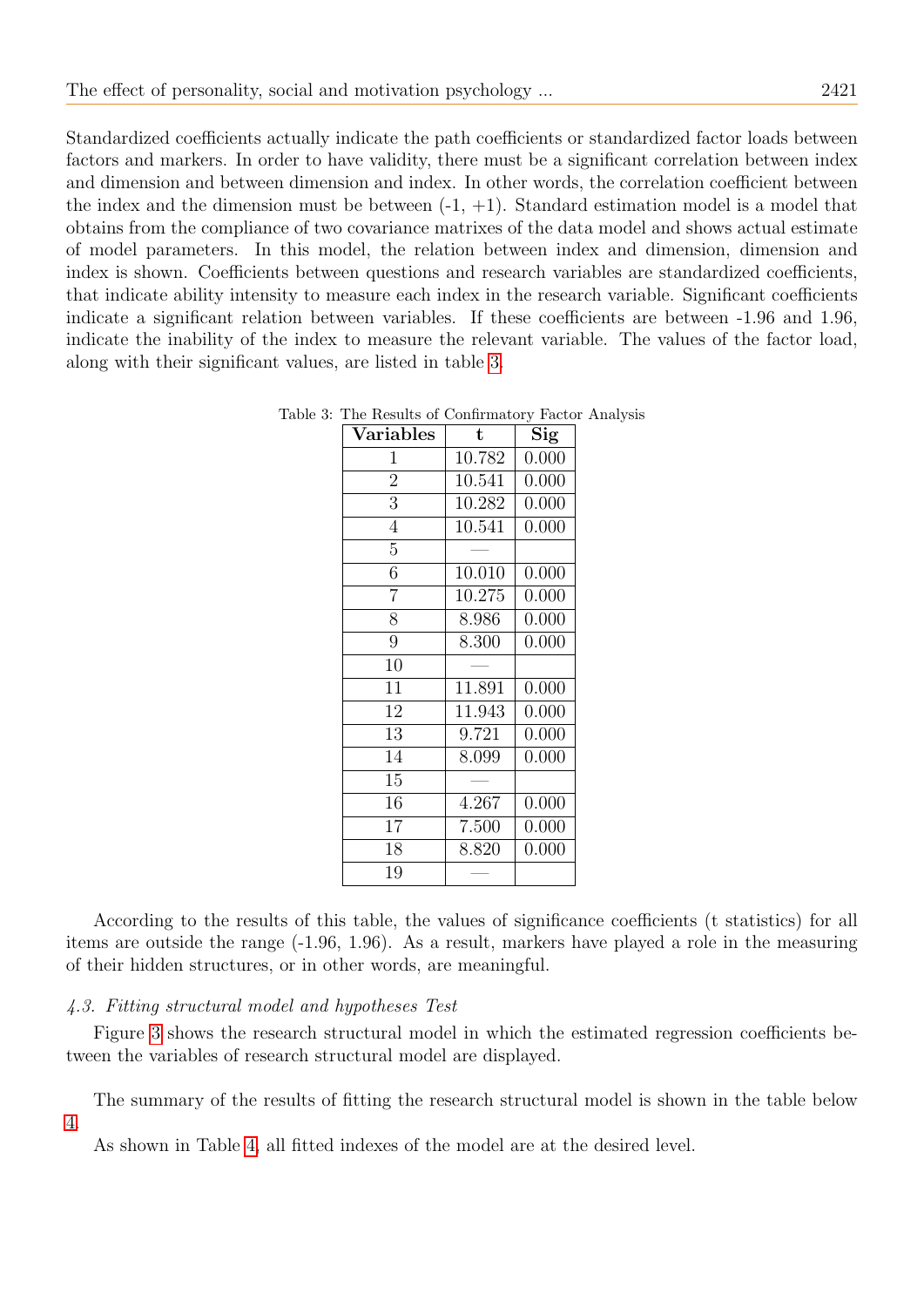

Figure 3: values of Standard coefficients of relations between research model variables in structural model

<span id="page-9-0"></span>

| Table 4: Fitting indexes for the proposed model |              |                      |                         |  |
|-------------------------------------------------|--------------|----------------------|-------------------------|--|
| Grouping indicators                             | indicators   | <b>Initial Model</b> | Acceptable fit          |  |
| Absolute fit indicators                         | <b>GFI</b>   | 0.91                 | $GFI > 90\%$            |  |
|                                                 | <b>RMR</b>   | 0.039                | $RMR > 90\%$            |  |
| Comparative fit indices                         | <b>TLI</b>   | 0.91                 | $TLI > 90\%$            |  |
|                                                 | NFI          | 0.90                 | $NFI > 90\%$            |  |
|                                                 | <b>CFI</b>   | 0.92                 | $CFI > 90\%$            |  |
|                                                 | <b>IFI</b>   | 0.92                 | $IFI > 90\%$            |  |
|                                                 | <b>NFI</b>   | 0.90                 | $\overline{NFI} > 90\%$ |  |
| Affordable fitting indices                      | <b>PNFI</b>  | 0.78                 | $PNFI > 50\%$           |  |
|                                                 | PCFI         | 0.82                 | $PCFI > 50\%$           |  |
|                                                 | <b>RMSEA</b> | 0.041                | $RMSEA > 8\%$           |  |

<span id="page-9-1"></span>Table 4: Fitting indexes for the proposed model

<span id="page-9-2"></span>

| Table 5: The results of fitting the research structural model |  |
|---------------------------------------------------------------|--|
|---------------------------------------------------------------|--|

| Relationships between concepts and indicators in the Standard      |             | <b>Test</b> | Sig   |
|--------------------------------------------------------------------|-------------|-------------|-------|
| model                                                              | coefficient | statistics  |       |
| The effect of personality psychology on social responsibility re-  | 0.397       | 4.524       | 0.000 |
| porting                                                            |             |             |       |
| The effect of social psychology on social responsibility reporting | 0.515       | 6.134       | 0.000 |
| The effect of motivational psychology on social responsibility     | 0.318       | 2.098       | 0.036 |
| reporting                                                          |             |             |       |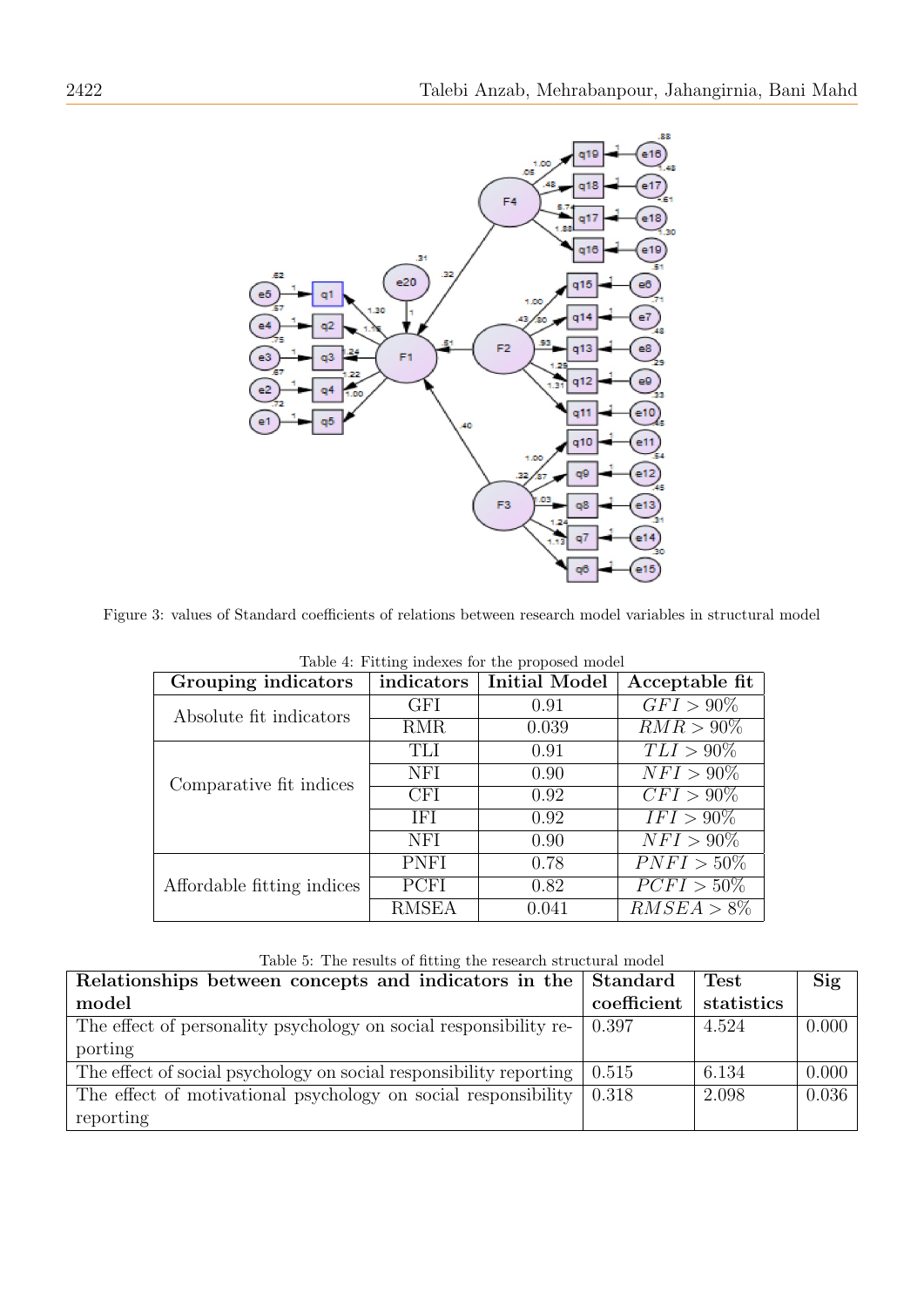According to the coefficients of Table [5,](#page-9-2) the mathematical equations of the research are rewritten as follows:

$$
PP_i = 0.341 + 0.397SRP_i + \varepsilon_i \tag{4.1}
$$

$$
SP_i = 0.183 + 0.515SRP_i + \varepsilon_i \tag{4.2}
$$

$$
MP_i = 0.313 + 0.318SRP_i + \varepsilon_i \tag{4.3}
$$

First hypothesis: Personality psychology has a significant effect on social responsibility reporting.

The results of above table show that the standard regression coefficient is 0.397 and T statistic value equals 4.524 that at a significant level of 5%., the effect of personality psychology on social responsibility reporting is significant and direct (Because the significance level is less than the test level of 0.05 and the regression coefficient sign is positive). In other words, it can be said that considering that the significance level is less than 0.05, so, the zero assumption is rejected and the opposite assumption is confirmed. In other words, personality psychology affects social responsibility reporting.

Second hypothesis: Social psychology has a significant effect on social responsibility reporting. The results of above table show that the standard regression coefficient is 0.515 and T statistic value equals 6.134 that at a significant level of 5%., the effect of Social psychology on social responsibility reporting is significant and direct (Because the significance level is less than the test level of 0.05 and the regression coefficient sign is positive). In other words, it can be said that considering that the significance level is less than 0.05, so, the zero assumption is rejected and the opposite assumption is confirmed. In other words, Social psychology affects social responsibility reporting.

Third hypothesis: The psychology of motivation has a significant effect on social responsibility reporting.

The results of above table show that the standard regression coefficient is 0.318 and T statistic value equals 2.098 that at a significant level of 5%., the effect of Motivational psychology on social responsibility reporting is significant and direct (Because the significance level is less than the test level of 0.05 and the regression coefficient sign is positive). In other words, it can be said that considering that the significance level is less than 0.05, so, the zero assumption is rejected and the opposite assumption is confirmed. In other words, Social psychology affects Motivational responsibility reporting.

## 5. Discussion & Conclusion

The results of the first hypothesis showed that personality psychology has a positive and significant effect on social responsibility reporting. The results of other similar studies and researches are as follows:

Momeni and Salari [\[23\]](#page-13-19) in a research showed that lifecycle, book value and dividend policy are the most important determinants of social responsibility accounting and its impact on company performance in stock exchange. Zaroshan and Soleimanizadeh [\[33\]](#page-14-5) showed that there is a significant relation between nanotechnology and social responsibility accounting. This means that expertise in the company has a significant relation with the providing of social responsibility reports. Azadi and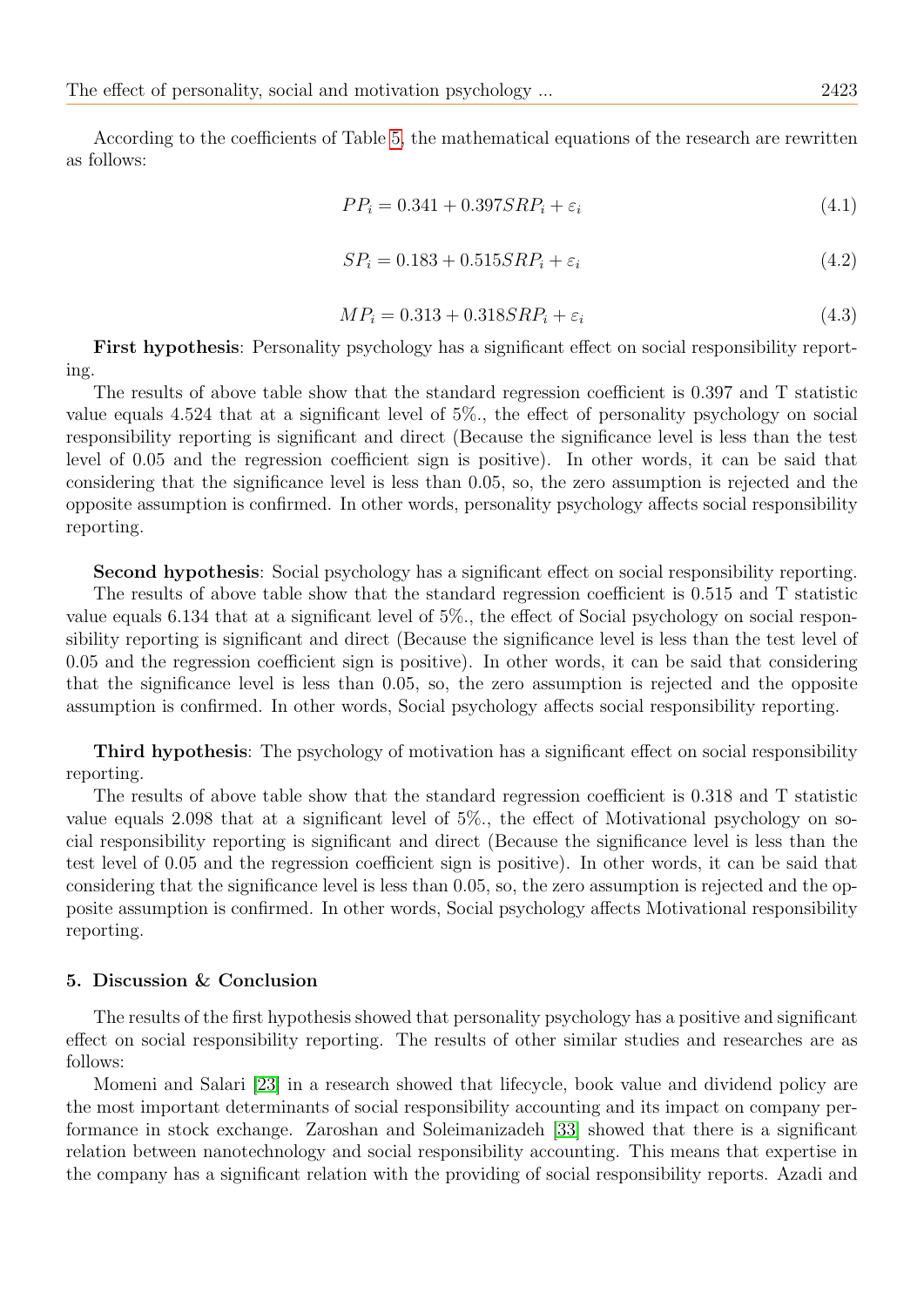Aminpour [\[4\]](#page-13-20) showed that the existence of standards to determine the company social responsibility and criteria to measure the performance duties of enterprises in this regard can make social responsibility a more effective concept and indicator. Ghanbari et al. [\[17\]](#page-13-21) stated in a study that social accounting has a strong significant relation with profitable variable in banking system. Salimi and Rezaee [\[27\]](#page-13-22) stated in a study that on the one side, there is a positive relation between the quality of financial reporting and voluntary disclosure of social responsibility and on the other side, there is a negative relation between accounting conservatism and voluntary disclosure of social responsibility of listed companies in Tehran Stock Exchange. considering to the results of the study, it was shown that personality psychology has a positive and significant effect on the formation of social responsibility reporting, so, it can be said that the results are aligned with the above studies.

In explaining the first hypothesis about the effect of personality psychology on the formation of social responsibility reporting, it can be said that the most important psychological practice may be it can be stated the personality of managers and corporate leadership in a company because conservative managers are less willing to play and expose social responsibility. On the other hand, feelings of selfesteem, coherent parenting style, intimate and responsive, and gender are the variables affecting the formation of social responsibility reporting. Social responsibility is a type of strategic management which encourages organizations to change the society in which they live, to long-term planning. Social responsibility is a set of tasks and obligations that organizations in order to maintain and care and assist the community in which they operate, must be perform. Company social responsibility means the responsibility of company in responding to the consequences of activities that affect society. Company social responsibility is an organizational belief that seeks to create a shared value between the stakeholders of the company and it is not a project that has a start and end. People's personality is such that it can affect their activity process in such a way that their personality can affect the individual's performance. Social responsibility reporting is based on individual activities, considering that people have different personalities, personality psychology affects the reporting of their social responsibility.

The results of the second hypothesis showed that social psychology has a positive and significant effect on social responsibility reporting. The results of other similar researches and studies are as follows:

Aronson et al. [\[3\]](#page-13-23) showed in a research that the relationship between social responsibilities of labor companies and work behaviors in their workplace, in the form of organizational pride and organizational identity and also staff willingness to a considerable impact, through work, has been codified. In a study, Bhatti et al. [\[5\]](#page-13-24) showed that financial behavior is a paradigm based on which, financial markets by using models are investigated that two main assumptions and limiting the traditional paradigm to maximize the expected desirability and complete rationality are excluded. According to the results of the study, it was shown that social psychology has a positive and significant effect on the formation of social responsibility reporting, so it can be said that the results are aligned with the above studies.

In explaining the second hypothesis about the effect of social psychology on the formation of social responsibility reporting, it can be said that social expressive psychology studies the effects of environment and social interactions on attitudes and behaviors. Therefore, human behavior is impressed by others and also the social context in which behavior is carried out. The factors that conduct us somehow to behave in the presence of others, and also conditions in which occur specific behaviors or actions and emotions, and how to create these emotions, behavior, beliefs, intentions and goals and also how psychological factors affect our interactions with others in the field of social psychology. In summary it can be noted that knowledge, perception, attitude and intention relative to social responsibilities, are among the factors of social psychology that can affect social responsibility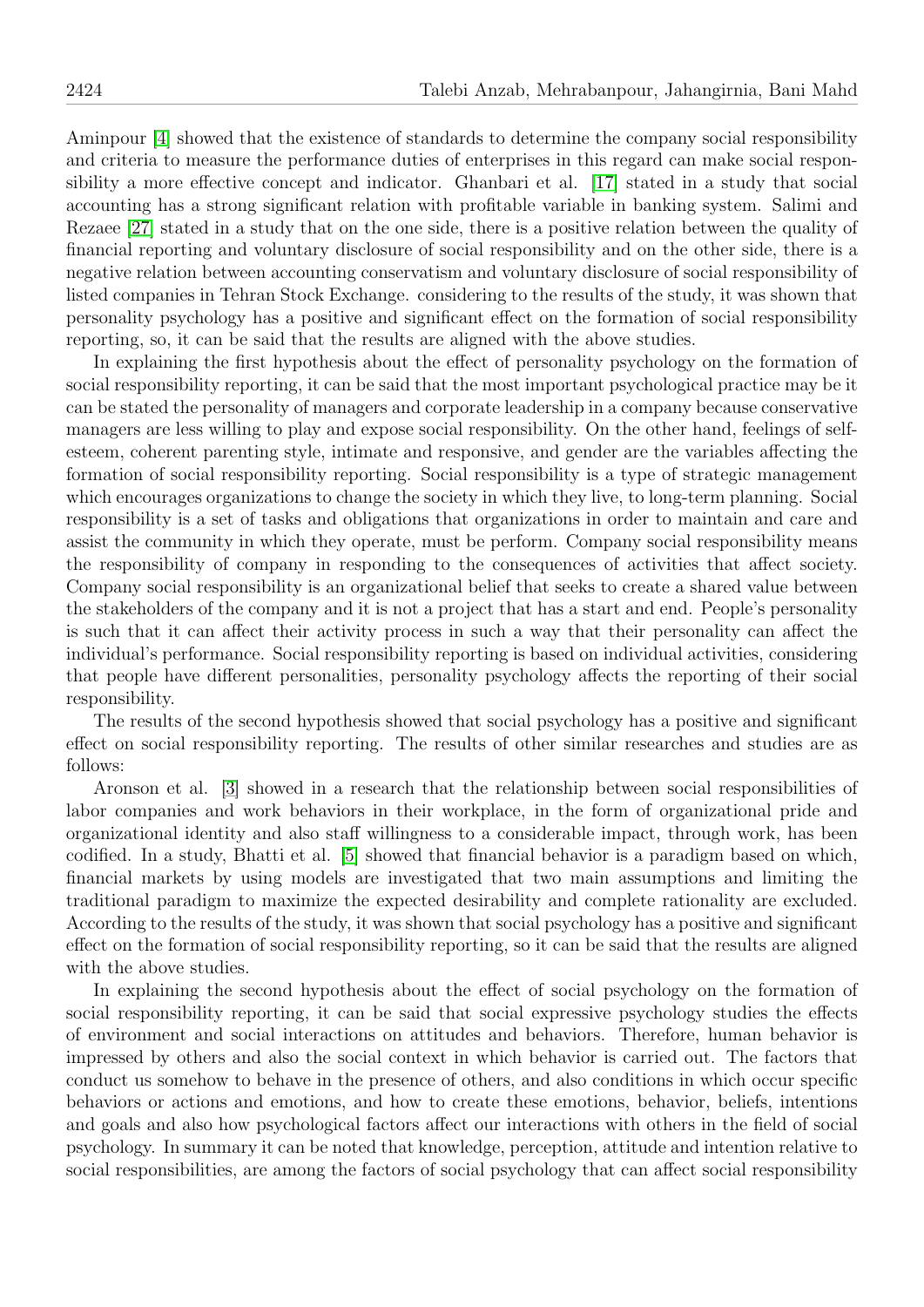reporting. Because knowledge has effect on attitude and therefore on human behavior. On the other hand, it may be possible to create a culture of accountability in companies and to respond to stakeholders, the most important factor of effective social psychology in the formation of corporate social responsibility reporting. On the other side, the most important factor of effective social psychology in the formation of corporate social responsibility reporting may be creating a culture of accountability in companies and demanding accountability in stakeholders. The existence of incentive plans for companies, including tax forgiveness (acceptable related costs), the possibility of using the work done in this regard to do advertising, the most important factor is creating a culture of encouragement by stakeholders for managers and companies in exchange for the measures taken.

The results of the third hypothesis showed that the psychology of motivation has a positive and significant effect on social responsibility reporting. The results of other similar researches and studies are as follows:

Brammer et al. [\[7\]](#page-13-25) showed that the effect of each dimension of social responsibility on shortterm and long-term profitable was significant and this effect is different in four industries. Chan [\[10\]](#page-13-2) showed in an article that the quality of disclosure of social responsibilities is related to the financial performance of the companies The findings of this study show that there is a direct relation between the two mentioned variables. Dias et al. [\[13\]](#page-13-26) showed that the companies, as part of their accountability responsibilities, also have disclosures about social responsibilities. According to the results of the research, it was shown that personality psychology has a positive and significant effect on the formation of social responsibility reporting, so it can be said that the results are aligned with the above studies. In explaining the third hypothesis about the effect of motivation psychology on the formation of social responsibility reporting can be said that motivation is a force that compels humans to act. In order to achieve the goal, motivation affects people's behavior and ability. The Human is influenced by a variety types of motives and this subject, considered to the conditions and situations of the human in which he is located. If the person can't control it, this subject can affect reporting, when reporting social responsibility. Some motivational samples for human beings include the existence of incentive schemes for companies, including tax forgiveness (related acceptable costs), the possibility of using the work done in this regard to do advertising, the most important factor in creating a culture of encouragement from stakeholders for managers and companies in return for the measures taken, which can affect the improvement of the formation of the social responsibility report.

#### 6. Research Suggestions

The results of the research showed that personality psychology influences the formation of social responsibility reporting, so, it is suggested that people have work conscience and discipline in performance, in presenting of reporting social responsibility, and on the other side, people have emotional stability in the tolerating of company's work pressure, which leads to improved company status. The results of the research showed that social psychology influences the formation of social responsibility reports, so it is suggested that employees be given sufficient awareness to improve performance and improve the company's problems, as well as to give employees the necessary awareness of real opportunities for their activities during reporting.

The results of the research showed that the motivation psychology influences the formation of social responsibility reporting, so, it is suggested that people voluntarily engage in tasks to feeling entitled a choice at work and, with rewards, increase people's motivation to engage themselves in activism and improve the formation of social responsibility reporting.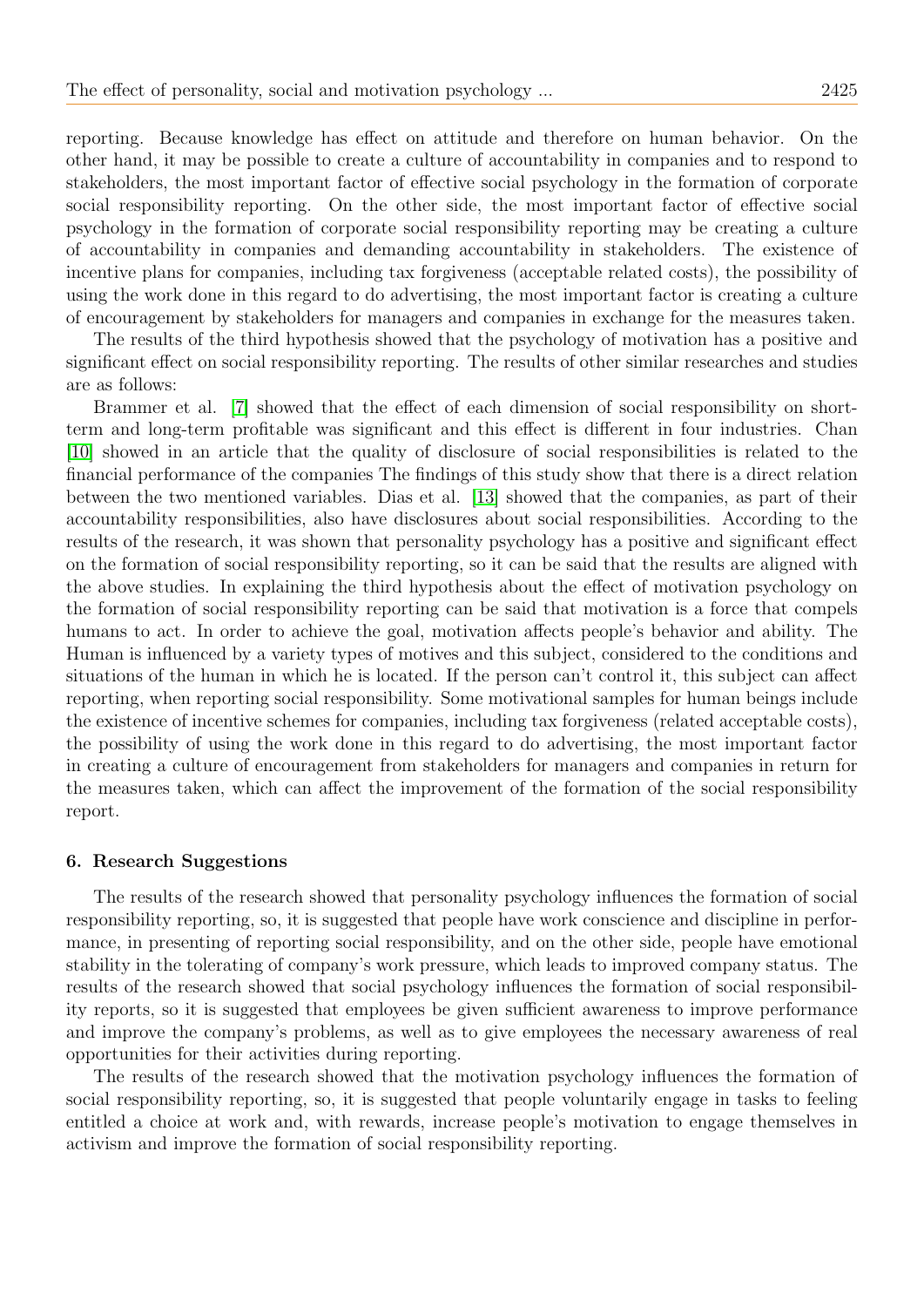#### References

- <span id="page-13-7"></span>[1] C. Argyris, The Impact of Budgets on People, New York: Controllership Foundation, 1952.
- <span id="page-13-8"></span>[2] C. Argyris, Human problems with budgets, Harvard Bus. Rev. 31 (1953) 97–110.
- <span id="page-13-23"></span>[3] E. Aronson, T. Wilson, R. Ackert and S. Summers, Social Psychology, Translated by: M. Saffarinia and P. Hassanzadeh, Tehran: Arasbaran. 2017.
- <span id="page-13-20"></span>[4] K. Azadi and A. Aminpour, Social responsibilities and its relationship with financial and accounting indicators, 10th Int. Conf. Econ. Manag., Islamic Azad University, Rasht Branch, (2017) 1–14.
- <span id="page-13-24"></span>[5] O.K. Bhatti, U.S. Aslam, A. Hassan and M. Sulaiman, Employee motivation an Islamic perspective, Humanomics 32(1) (2016) 33–47.
- <span id="page-13-5"></span>[6] L. Bouten, P. Everaert, L.V. Liedekerke, L. De Moor and J. Christiaens, Corporate social responsibility reporting: A comprehensive picture?, Account Forum 35(3) (2011) 187–204.
- <span id="page-13-25"></span>[7] S. Brammer, G. Jackson and D. Matten, Corporate social responsibility and institutional theory: New perspectives on private governance, Socio-Econ. Rev. 10(1) (2018) 3–28.
- <span id="page-13-4"></span>[8] D. Byrne, R. Baron and N. Burnscomb, Social Psychology, Translated by: Y. Karimi, Tehran, Ravan Publishing, 2018.
- <span id="page-13-0"></span>[9] D. Campa and E.W.A. Zijlmans, Corporate social responsibility recognition and support for the arts: Evidence from European financial institutions, Eur. Manag. J. 19(9) (2019) 237–263.
- <span id="page-13-2"></span>[10] R.C. Chan, Stress and coping in spouses of persons with spinal cord injuries in Hong Kong, Clinic. Rehabil. 14(2) (2017) 137–144.
- <span id="page-13-14"></span>[11] E. Choi, K. Edge, J. Altman and H. Sherwood, Searching for the structure of coping: A review and critigue of category systems for classifying ways of coping, Psych. Bull. 129(1) (2013) 216–269.
- <span id="page-13-3"></span>[12] B.E. Compas, J.K. Conner-Smith, H. Saltzman, A.H. Thomas and M.E. Wadsworth, Coping with stress during childhood and adolescence: Problem, progress, and potential in theory and research, Psych. Bull. 127(1) (2001) 87–127.
- <span id="page-13-26"></span>[13] A. Dias, L.L. Rodrigues, R. Craig and M.E. Neves, *Corporate social responsibility disclosure in small and medium*sized entities and large companies, Soc. Respons. J. 15(2) (2019) 137–154.
- <span id="page-13-13"></span>[14] A. Eftekhari Aliabadi and H. Vakilifard, Explain and present a model for measuring behavioral and behavioral psychological factors in the Iranian capital market, Psych. 4(15) (2014) 1–24.
- <span id="page-13-16"></span>[15] R.T. Fouladi, Performance of modified test statistics in covariance and correlation structure analysis under conditions of multivariate nonnormality, Struct. Equat. Model. 7(1) (2000) 356--410.
- <span id="page-13-1"></span>[16] E. Garriga and D. Melé, *Corporate social responsibility theories: Mapping the territory*, J. Bus. Ethics 53(3) (2004) 51–71.
- <span id="page-13-21"></span>[17] M. Ghanbari, M.S. Yasemi and P. Moradi, The role of social accounting in the profitability of banks, Quart. J. New Res. Manag. Account. 3(13) (2016) 101–108.
- <span id="page-13-18"></span>[18] W. Herzog and A. Boomsma, Small-sample robust estimators of noncentrality-based and incremental model fit, Struct. Equat. Model, 16(1) (2009) 1-–27.
- <span id="page-13-17"></span>[19] W. Herzog, A. Boomsma and S. Reinecke, The model-size effect on traditional and modified tests of covariance structures, Struct. Equat. Model 14(1) (2007) 361—390.
- <span id="page-13-15"></span>[20] M. Kim and F. Rossi, Religiosity, female directors, and corporate social responsibility for Italian listed companies, J. Bus. Res. 9(7) (2019) 338–346.
- <span id="page-13-12"></span>[21] L.S. Mahoney, L. Thorne, L. Cecil and W. LaGore, A research note on standalone corporate social responsibility reports: Signaling or greenwashing?, J. Critic. Perspect. Account. 24(4) (2013) 350–359.
- <span id="page-13-9"></span>[22] V. Mojtahedzadeh and F. Tabaghian, Corporate social responsibility in poverty reduction: Social performance indicators and the role of motivation in their employment, Quart.J. Stock Exchange 4(14) (2015) 221–236.
- <span id="page-13-19"></span>[23] A. Momeni and A. Salari, A study of social responsibility accounting and its impact on companies' performance with the mediating role of profit management, (case study: companies listed in Tehran Stock Exchange), 11th Int. Conf. Account. Manag., and 7th Entrepr. Conf. and Open Innov., Tehran, Mehr Ishraq Conf., 2016, pp. 1–20.
- <span id="page-13-11"></span>[24] A. Moradi, M.R. Karimi, R. Moradi and M.A. Karamzadeh, Personality psychology, 2nd National Conf. Psych. Educ. Sci., Khuzestan Province, Shadegan, Islamic Azad University, Shadegan Branch, 2015, pp. 1–11.
- <span id="page-13-6"></span>Y. Rahmati Kia, *The nature of social accounting*, Fifth National Conf. Appl. Res. Manag. Account., Tehran, Iran. Manag. Assoc., 2016, 1–18.
- <span id="page-13-10"></span>[26] L. Renneboog, J.T. Horst, and C. Zhang, Is ethical money financially smart? Nonfinancial attributes and money flows of socially responsible investment funds, J. Financ. Intermed. 20(4) (2011) 562–588.
- <span id="page-13-22"></span>[27] S. Salimi and F. Rezaei, Investigating the relationship between financial reporting quality and accounting conservatism with voluntary disclosure of corporate social responsibility, 2nd International Conference on Management and Accounting Techniques, Tehran, Mehr Ishraq Conference, 2017, pp. 1–15.